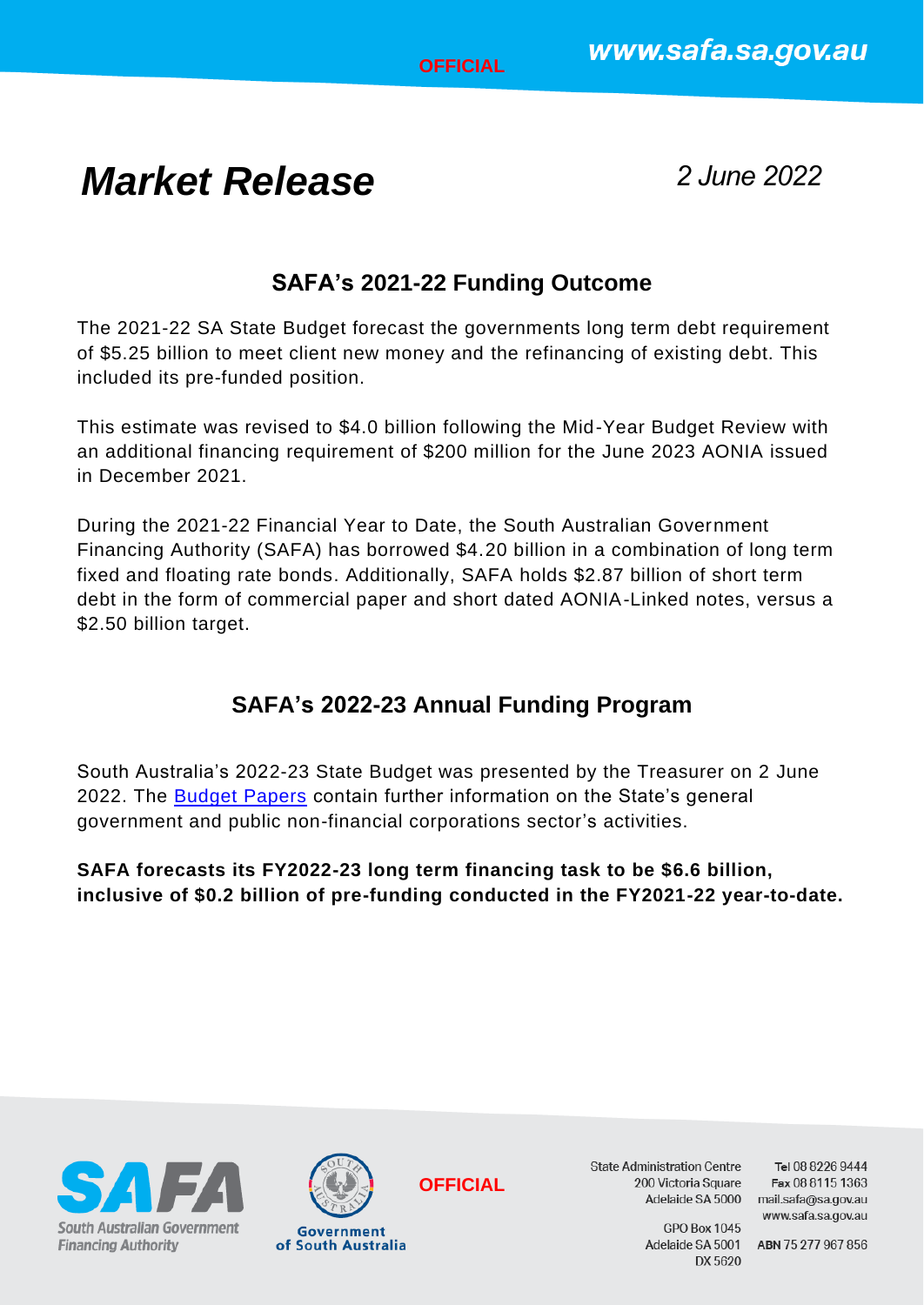



**State Administration Centre** 200 Victoria Square

Tel 08 8226 9444 Fax 08 8115 1363 Adelaide SA 5000 mail.safa@sa.gov.au www.safa.sa.gov.au

**GPO Box 1045** Adelaide SA 5001 DX 5620

ABN 75 277 967 856

#### Key indicators from the 2022-23 Budget are outlined in the table below.

|                                          | <b>MYBR</b><br>2021-22 | <b>Estimate</b><br>2021-22 | <b>Budget</b><br>2022-23 | <b>Estimate</b><br>2023-24 | <b>Estimate</b><br>2024-25 | <b>Estimate</b><br>2025-26 |
|------------------------------------------|------------------------|----------------------------|--------------------------|----------------------------|----------------------------|----------------------------|
| <b>General Government</b>                |                        |                            |                          |                            |                            |                            |
| Net operating balance (\$m)              | $-1590$                | $-1733$                    | 233                      | 487                        | 606                        | 643                        |
| Net lending/borrowing (\$m)              | $-2902$                | $-3002$                    | $-1650$                  | $-2087$                    | $-1419$                    | $-1466$                    |
| Net debt (\$m)                           | 16 807                 | 16 930                     | 19 003                   | 21 606                     | 23 441                     | 25 2 20                    |
|                                          |                        |                            |                          |                            |                            |                            |
| <b>Public non-financial corporations</b> |                        |                            |                          |                            |                            |                            |
| Net operating balance (\$m)              | $-343$                 | $-306$                     | $-352$                   | $-218$                     | $-157$                     | $-62$                      |
| Net lending/borrowing (\$m)              | $-654$                 | $-464$                     | $-610$                   | $-393$                     | -47                        | $-37$                      |
| Net debt (\$m)                           | 7976                   | 7778                       | 8 3 1 9                  | 8 5 4 9                    | 8573                       | 8646                       |
|                                          |                        |                            |                          |                            |                            |                            |
| Non-financial public sector              |                        |                            |                          |                            |                            |                            |
| Net operating balance (\$m)              | $-1981$                | $-2088$                    | $-225$                   | 173                        | 339                        | 466                        |
| Net lending/borrowing (\$m)              | $-3612$                | $-3603$                    | $-2369$                  | $-2573$                    | $-1579$                    | $-1619$                    |
| Net debt (\$m)                           | 24 699                 | 24 710                     | 27 3 24                  | 30 153                     | 32 012                     | 33 862                     |

Key economic indicators – Australia and South Australia real growth rates. (per cent per annum, year average)

|                           | 2020-21<br><b>Actual</b> | 2021-22<br><b>Estimate</b> | 2022-23<br><b>Forecast</b> | 2023-24<br><b>Projection</b> | 2024-25<br><b>Projection</b> | 2025-26<br><b>Projection</b> |
|---------------------------|--------------------------|----------------------------|----------------------------|------------------------------|------------------------------|------------------------------|
| Australia <sup>1</sup>    |                          |                            |                            |                              |                              |                              |
| <b>GDP</b>                | 1.5                      | $4\frac{1}{4}$             | $3\frac{1}{2}$             | $2\frac{1}{2}$               | $2\frac{1}{2}$               | $2\frac{1}{2}$               |
| <b>South Australia</b>    |                          |                            |                            |                              |                              |                              |
| <b>GSP</b>                | 3.9                      | 3                          | $2\frac{1}{4}$             | $2\frac{1}{4}$               | $2\frac{1}{4}$               | $2\frac{1}{4}$               |
| <b>State Final Demand</b> | 3.8                      | $3\frac{1}{4}$             | $2\frac{1}{2}$             | $2\frac{1}{4}$               | $2\frac{1}{4}$               | $2\frac{1}{4}$               |
| Employment                | 0.9                      | $3\frac{1}{4}$             |                            |                              |                              |                              |
| <b>Adelaide CPI</b>       | 1.5                      | $\overline{4}$             | 5                          | $3\frac{1}{4}$               | $2\frac{3}{4}$               | $2\frac{3}{4}$               |

**OFFICIAL**

# www.safa.sa.gov.au

<sup>1</sup> Australia forecasts from Commonwealth Government's 2022-23 Budget, Budget Strategy and Outlook, Budget Paper No. 1.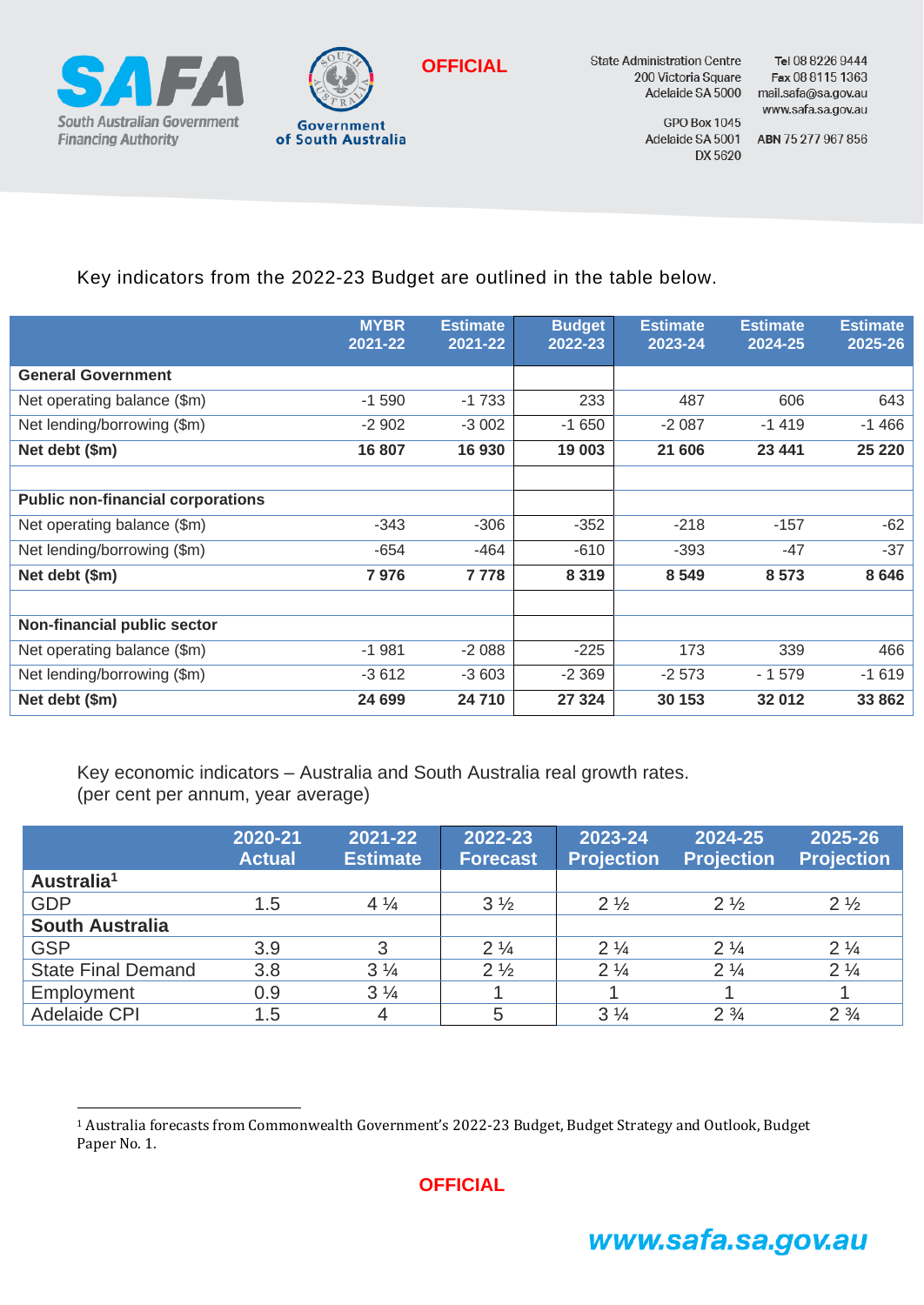



 **OFFICIAL**

**State Administration Centre** 200 Victoria Square

Tel 08 8226 9444 Fax 08 8115 1363 Adelaide SA 5000 mail.safa@sa.gov.au www.safa.sa.gov.au

**GPO Box 1045** Adelaide SA 5001 DX 5620

ABN 75 277 967 856

### **SAFA's 2022-23 Funding Strategy**

#### SAFA's Funding Estimate.

|                                       | <b>Actual</b><br>2020-21 | <b>Estimate</b><br>2021-22 | <b>Budget</b><br>2022-23 | <b>Estimate</b><br>2023-24 | <b>Estimate</b><br>2024-25 | <b>Estimate</b><br>2025-26 |
|---------------------------------------|--------------------------|----------------------------|--------------------------|----------------------------|----------------------------|----------------------------|
| SA Public Sector (\$b)                | 5.3                      | 2.8                        | 2.6                      | 2.8                        | 1.9                        | 1.9                        |
| Pre-funding of SA Public Sector (\$b) | $-1.3$                   | $-0.8$                     | $-0.2$                   |                            |                            |                            |
| Funding future term maturities (\$b)  | 1.9                      | 2.0                        | 4.2                      | 3.4                        | 4.0                        | 3.2                        |
| Total term funding (\$b)              | 5.9                      | 4.0                        | 6.6                      | 6.2                        | 5.9                        | 5.1                        |
|                                       |                          |                            |                          |                            |                            |                            |
| Commercial Paper (\$b)                | 2.0                      | $1.5^{\circ}$              | 1.8                      | 1.8                        | 2.8                        | 1.5                        |
| 1 year AONIA FRN's (\$b)              | 0.9                      | 1.0                        | 1.0                      | 1.0                        | 1.2                        | 1.5                        |
| Total short-term funding (\$b)        | 2.9                      | 2.5                        | 2.8                      | 2.8                        | 3.0                        | 3.0                        |
|                                       |                          |                            |                          |                            |                            |                            |
| Total funding task (\$b)              | 8.8                      | 6.5                        | 9.4                      | 9.0                        | 8.9                        | 8.1                        |

SAFA's forward estimates for the SA Public Sector term funding requirement are based on changes in the net debt position of the non-financial public sector, adjusted for leases and changes to accounting standards.

#### **To meet its 2022-23 funding task, SAFA will:**

- Continue to tap existing even year Select Lines via syndicated placements or public tenders with a view to building those liquid benchmark lines to approximately \$4.0 billion (an increase from the previous \$3.5 billion target), and manage up to an initial \$3.0 billion in the odd calendar years without adding to existing odd year fixed rate lines. AONIA-Linked floating rate notes will supplement all odd year maturities;
- Continue to be 100% funded for a term debt maturity 12 months prior;
- Issue a new May 2038 fixed rate Select Line bond and a new June 2027 AONIA-Linked FRN;
- Extend the maturity profile of SAFA's debt out to 30 years in even calendar year maturities if market conditions, investor appetite and client borrowing requirements align; and
- Consider buybacks of SAFA's shortest dated Select Line/s to help manage refinancing risk.

**OFFICIAL**

# www.safa.sa.gov.au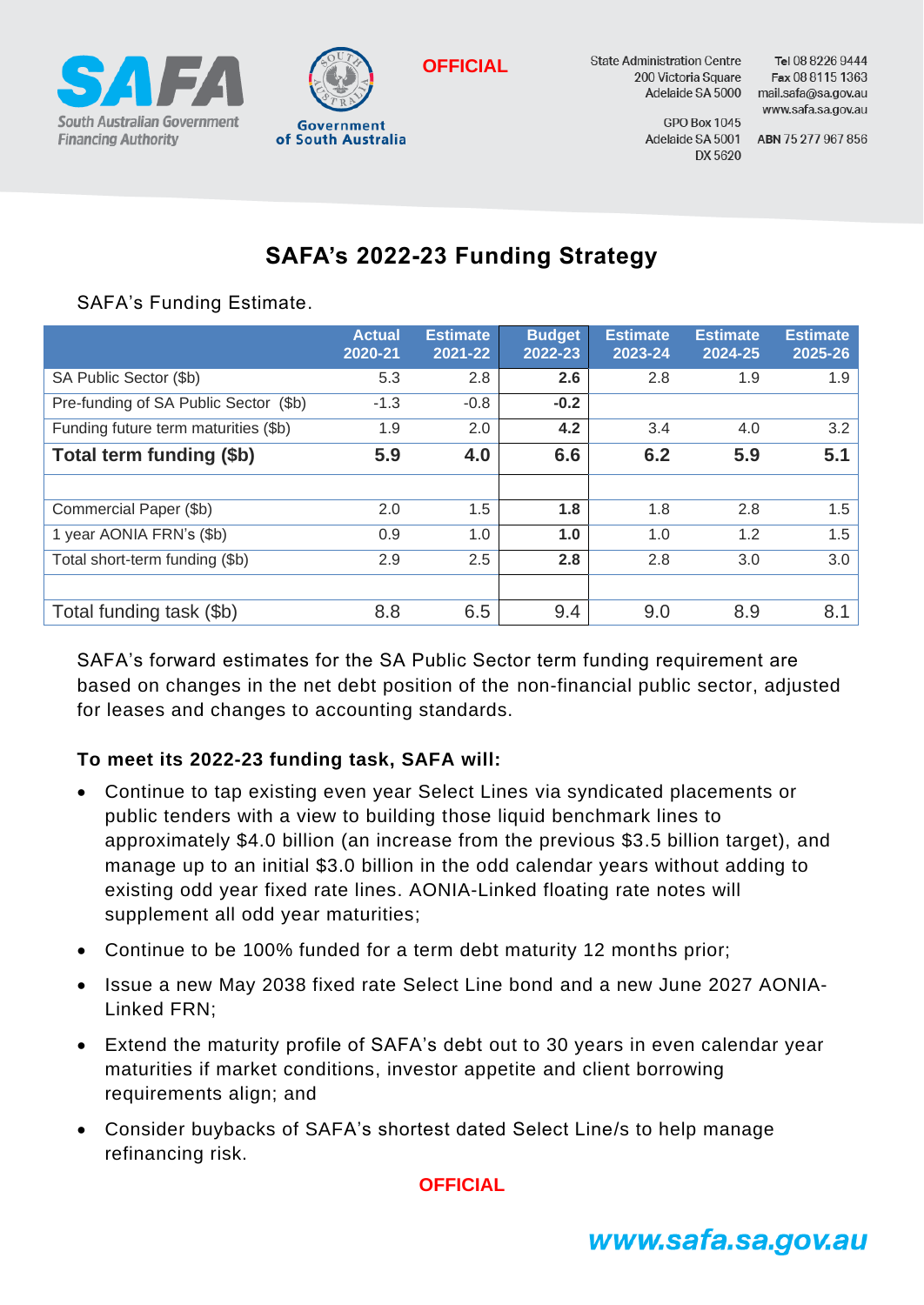



**State Administration Centre** 200 Victoria Square

Tel 08 8226 9444 Fax 08 8115 1363 Adelaide SA 5000 mail.safa@sa.gov.au www.safa.sa.gov.au

**GPO Box 1045** DX 5620

Adelaide SA 5001 ABN 75 277 967 856

Additionally, SAFA has no current intention to issue inflation-linked bonds or to access offshore term funding via an EMTN program.

SAFA will continue to provide weekly updates around its outstandings, funding intentions, and market activities should its funding requirements or funding strategy change.

SAFA does not intend to issue any labelled ESG debt as it continues to focus on its strategic objective of delivering a Sustainability Framework for its bond issuance program.

SAFA's current and projected outstanding debt by instrument type:

|                              | 2-June-2021 | <b>Budget</b><br>2022-23 | <b>Estimate</b><br>2023-24 | <b>Estimate</b><br>2024-25 | <b>Estimate</b><br>2025-26 |
|------------------------------|-------------|--------------------------|----------------------------|----------------------------|----------------------------|
| Term debt (\$b)              | 27.8        | 30.7                     | 35.4                       | 35.2                       | 40.2                       |
| Short term debt (\$b)        | 2.9         | 2.8                      | 2.8                        | 3.0                        | 3.0                        |
| Total debt outstanding (\$b) | 30.7        | 33.5                     | 38.2                       | 38.2                       | 43.2                       |

**OFFICIAL**